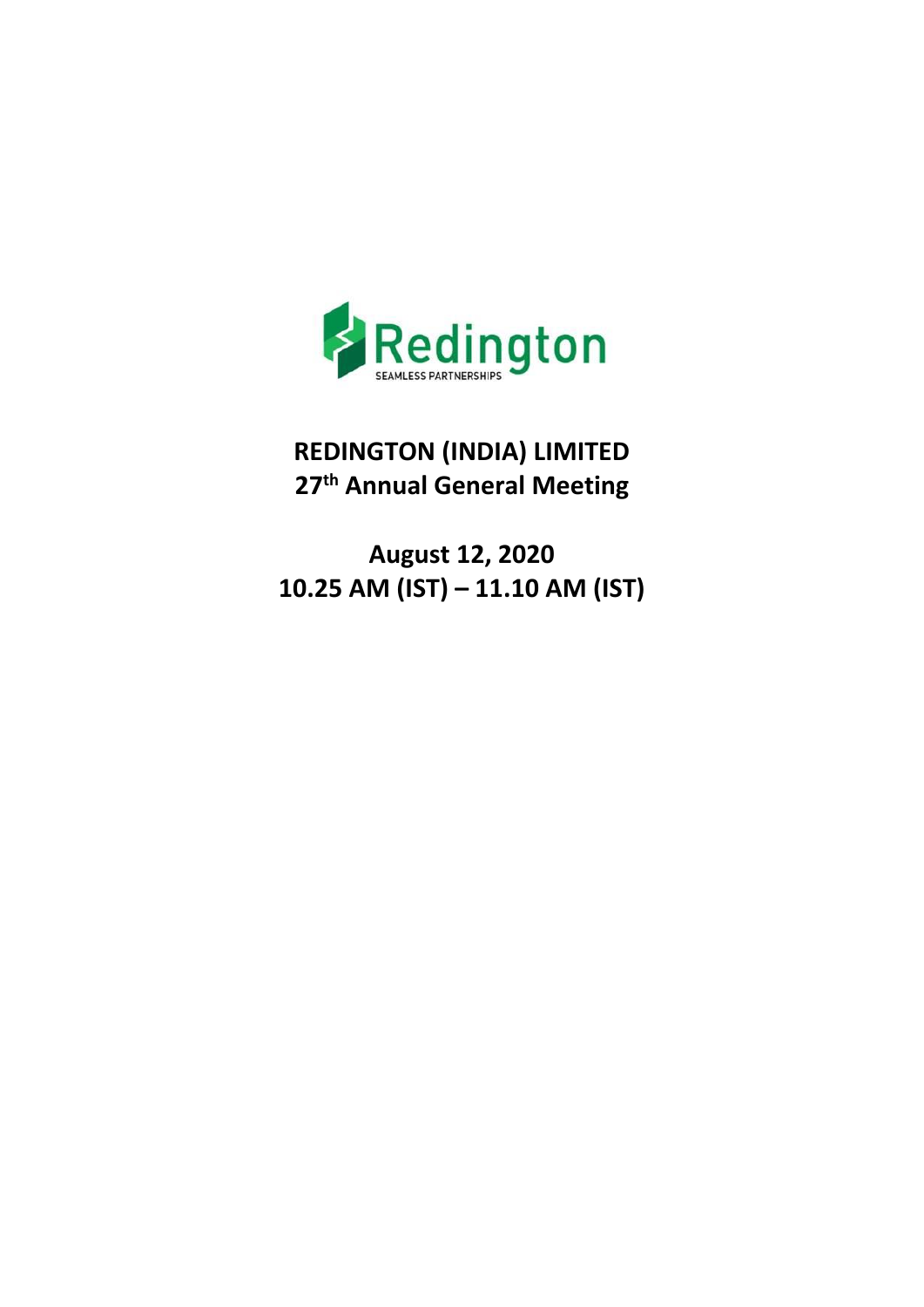

## CORPORATE PARTICIPANTS:

Directors and Key Managerial Personnel present through Video Conferencing:

Prof. J. Ramachandran *Chairman*

Mr. Raj Shankar *Managing Director* 

Mr. S.V. Krishnan *Whole-time Director& Chief Financial Officer*

Mr. B. Ramaratnam *Independent Director* 

Mr. V.S. Hariharan *Independent Director* 

Mr. Keith WF Bradley *Independent Director*

Ms. Anita P Belani *Independent Director*

Mr. Udai Dhawan *Nominee Director*

Mr. Tu, Shu-Chyuan *Nominee Director* 

Mr. M. Muthukumarasamy *Company Secretary* 

## Management Team present through Video Conferencing:

Mr. Parthasarthi Neogi *Chief of Staff*

Mr. Ramesh Natarajan *Chief Executive Officer* 

Mr. M Muthukumarasamy, **Redington (India) Ltd.** Compliance Officer,<br>
SPL Guindy House, 95 Mount Road<br>
Suindy, Chennai 600 032, India<br>
Guindy, Chennai 600 032, India https://www.redingtongroup.com<br>Ph. No. 044 – 4224 3353

Ph. No. 044 – 4224 3353 CIN - L52599TN1961PLC028758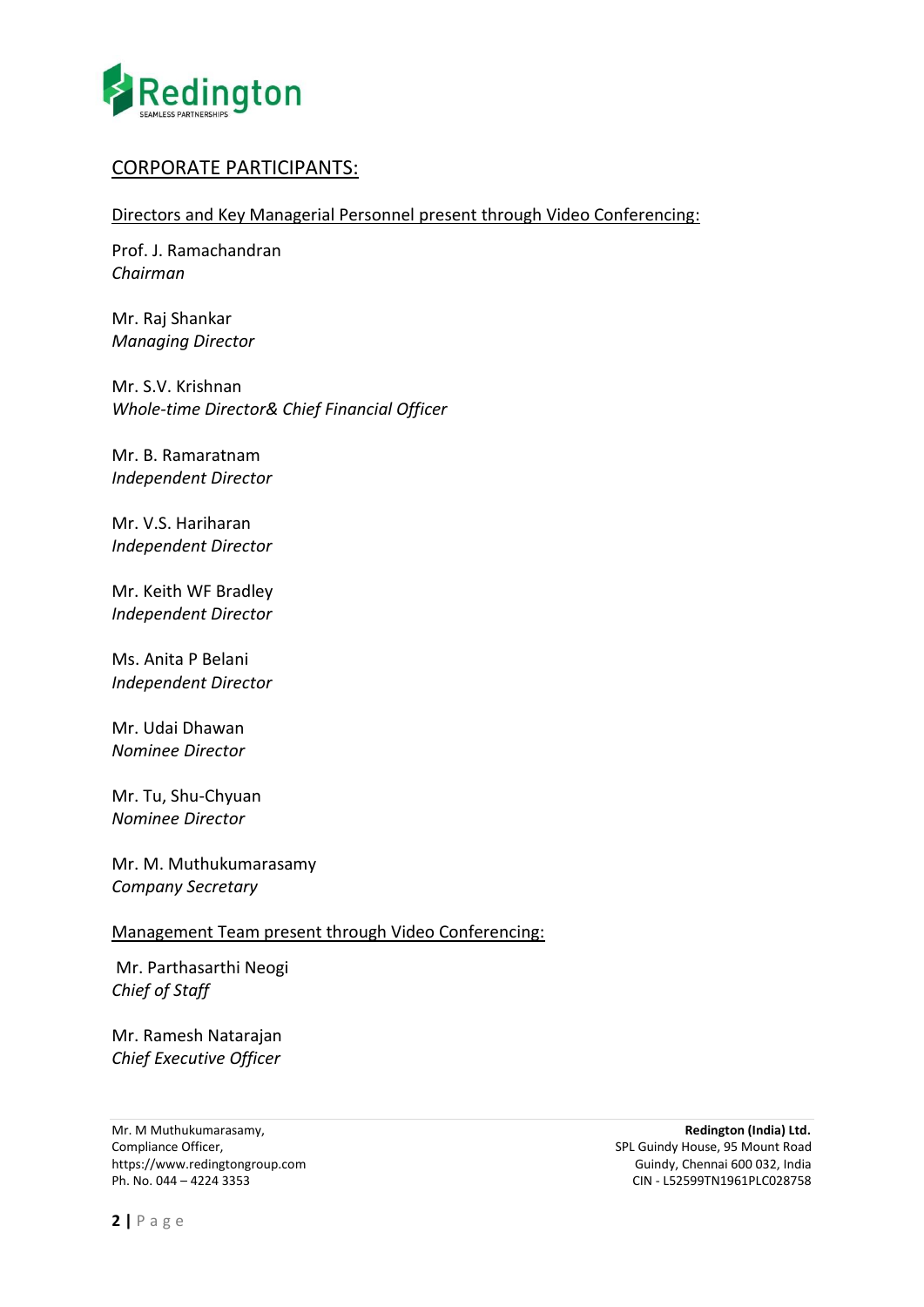

## Other Representatives present through Video Conferencing:

Mr. Sethuraman *Partner, M/s. BSR & Co. LLP - Statutory Auditor*  CS R. Bhuvana

*Secretarial Auditor/Scrutinizer* 

## **Welcome Address - Prof. J. Ramachandran**

Good Morning, I am Ramachandran, Chairman of the Board and I welcome you all to the 27th Annual General Meeting. This meeting as you know is being held through video conference, in accordance with the circulars issued by the Ministry of Corporate Affairs and SEBI. For safety reasons, each of us is in a different location. Before we initiate the proceedings, I request my colleagues on the Board and Key Managerial Personnel present over video conference to introduce themselves. Mr Raj Shankar, please introduce yourself.

#### **Mr. Raj Shankar**

Thank you, Prof. Raj Shankar here, I am joining this meeting from our office in Singapore. I can clearly see and communicate, I have all the relevant materials, Thank you. There is no one else in this room other than me.

#### **Prof. J. Ramachandran**

Thank you, Raj. Over to Mr Krishnan, please introduce yourself.

#### **Mr. S.V. Krishnan**

Good Morning Sir. I am Krishnan. I'm attending from Redington Corporate office. I am the Whole-time Director.

#### **Prof. J. Ramachandran**

Thank you. We also have Mr. Ramaratnam, the Independent Director and Chairman of the Audit and Stakeholders Relationship Committee. We have some challenges with his voice connectivity, but he is also attending the AGM from Bangalore, India. Over to Mr Hariharan, please introduce yourself.

#### **Mr. V.S. Hariharan**

Good Morning. This is Hariharan, Independent Director. I am joining this Meeting from Singapore. There is no one else here with me.

## **Prof. J. Ramachandran**

Mr Keith, please introduce yourself.

Mr. M Muthukumarasamy, **Redington (India) Ltd.** Compliance Officer, Split Guindy House, 95 Mount Road https://www.redingtongroup.com example and the set of the Guindy, Chennai 600 032, India Ph. No. 044 – 4224 3353 CIN - L52599TN1961PLC028758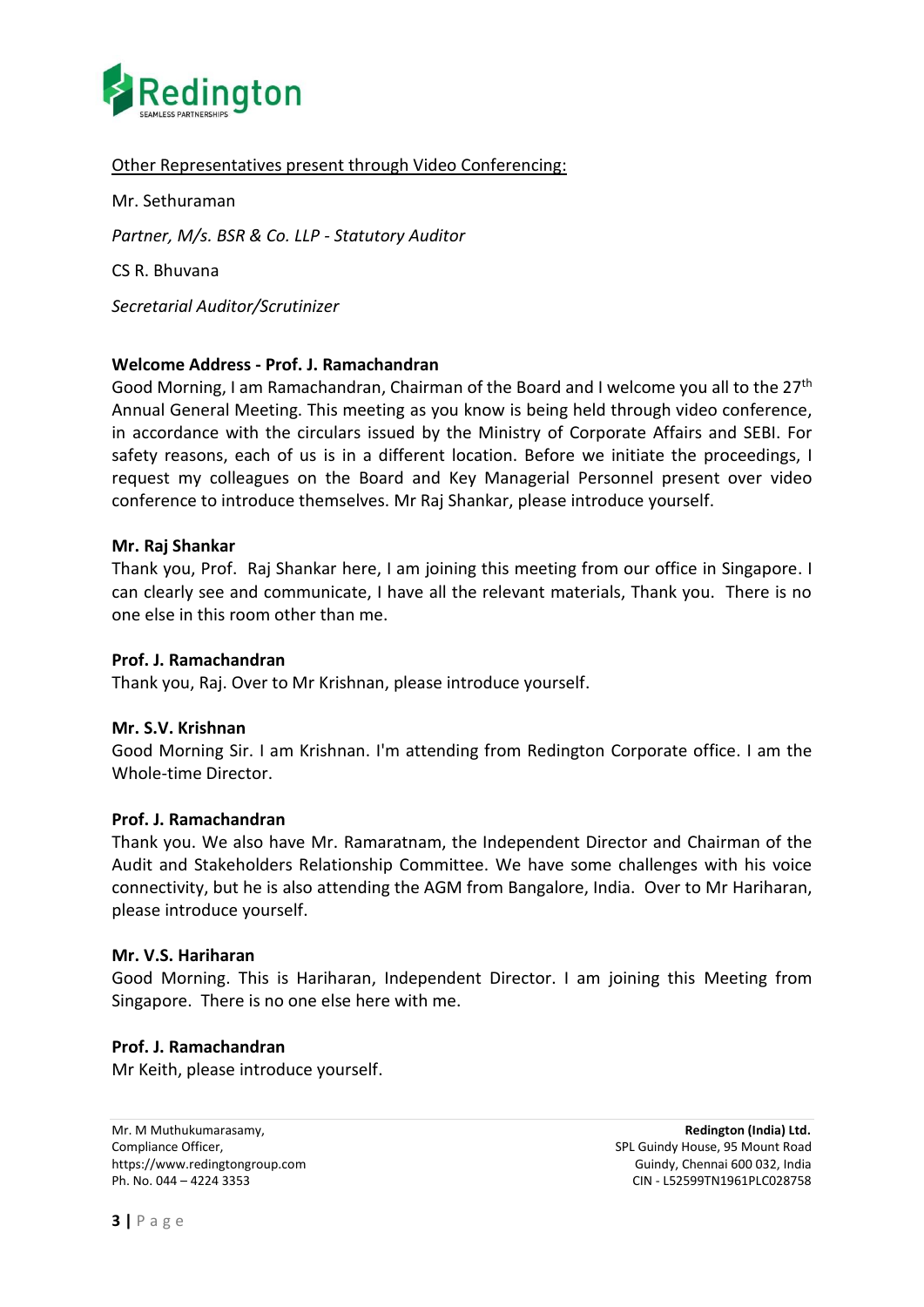

## **Mr. Keith WF Bradley**

This is Keith Bradley, I am an Independent Director, joining from Manila in the Philippines and I can hear and see everyone clearly.

## **Prof. J. Ramachandran**

Thank you so much. Over to Ms. Anita, please introduce yourself

## **Ms. Anita P Belani**

Good Morning, This is Anita Belani, I am Independent Director. I am joining from my residence in Mumbai, India. I can see and hear everybody clearly and there is no one else in the room with me.

## **Prof. J. Ramachandran**

Thank you. Over to Mr Udai, please introduce yourself.

#### **Mr. Udai Dhawan**

Good Morning, My name is Udai Dhawan, I am an Investor Director. I am joining from Mumbai and I have got all the requisite materials and there is no one else with me.

## **Prof. J. Ramachandran**

Thank you. Over to Mr David, please introduce yourself.

#### **Mr. Tu, Shu-Chyuan**

This is David Tu, I am in the Taipei.

#### **Prof. J. Ramachandran**

Thank you. Ms. Chen is unable to attend this meeting because of prior commitments.

#### **Prof. J. Ramachandran**

I am also happy to inform the members of the Company that their key members of the Executive Leadership are present.

We have the company's Chief of Staff, Mr Neogi but there seems to be some connectivity challenges with Mr. Neogi. So over to Mr Ramesh Natarajan.

#### **Mr. Ramesh Natarajan**

Good Morning Professor, I am Ramesh Natarajan here, CEO of India Distribution. I am attending the AGM from the Corporate Office, inside my room and there is nobody else with me. Thank you.

#### **Prof. J. Ramachandran**

Over to Mr. Muthukumarasamy, please introduce yourself.

Mr. M Muthukumarasamy, **Redington (India) Ltd.** Compliance Officer, Split Guindy House, 95 Mount Road https://www.redingtongroup.com example and the state of the Guindy, Chennai 600 032, India<br>Ph. No. 044 – 4224 3353 CIN - L52599TN1961PLC028758 CIN - L52599TN1961PLC028758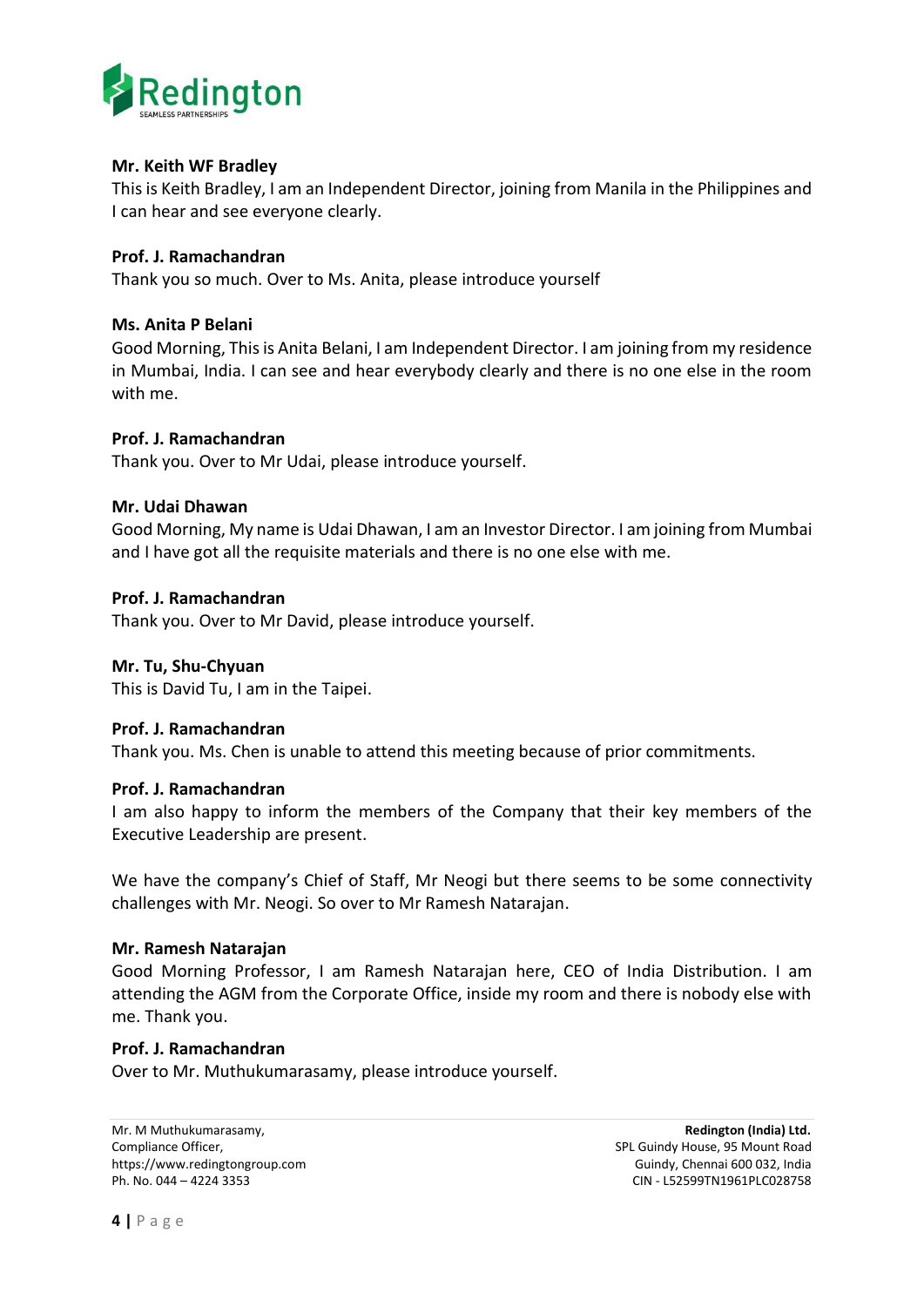

## **Mr. M. Muthukumarasamy**

Good Morning to everyone. This is M Muthukumarasamy. I am the Company Secretary. I am joining from Redington Corporate office, Chennai.

## **Prof. J. Ramachandran**

Thank you so much Kumar. In order to have very seamless AGM, we have moderators for this meeting, who are assisting us from back end, for today's session we have both Divya (Assistant Company Secretary) and Gururajan (IT Head) as the Moderators.

## **Moderator (Ms. Divya)**

Very Good Morning to all of you, this is Divya here, I am the Assistant Company Secretary. I am going to assist you as a moderator today in order to have a seamless AGM and also have a good interaction between the shareholders and the panelists. I am accompanied with Mr. Gururajan. Mr. Gururajan is our IT head, and he is going to assist me on the technical aspects. Thank you so much. Professor, we have requisite quorum, we can continue with the Annual General Meeting now.

## **Prof. J. Ramachandran**

Thank you so much Divya, we also have Mr. Sethuraman*,* Statutory auditors, BSR & Co. LLP, and Ms. R Bhuvana, the Secretarial Auditor, for this meeting.

I am also happy to inform members that we have number of Key Executive Senior Management attending this meeting.

As you all heard Divya, we have the requisite quorum. I call this meeting to order.

I now request Muthukumarasamy to provide general instructions to the members.

## **Mr. M. Muthukumarasamy**

Good Morning to everyone

Members may note that this Annual General Meeting is being held through video conference in accordance with the Companies Act 2013 and circulars issued by the Ministry of Corporate Affairs and SEBI. Facility for joining this meeting through video conference or other audiovisual means is made available to the members on a first-come-first-serve basis. The Register of Directors and Key Managerial Personnel, the Register of Contracts or Arrangements and Certificate as required under SEBI (Share Based Employee Benefits) Regulation, 2018, have been made available electronically for inspection by the members.

As the AGM is being held through video conference, the facility for appointment of proxies by the members is not available and hence the proxy register for inspection is not available. The

Mr. M Muthukumarasamy, **Redington (India) Ltd.**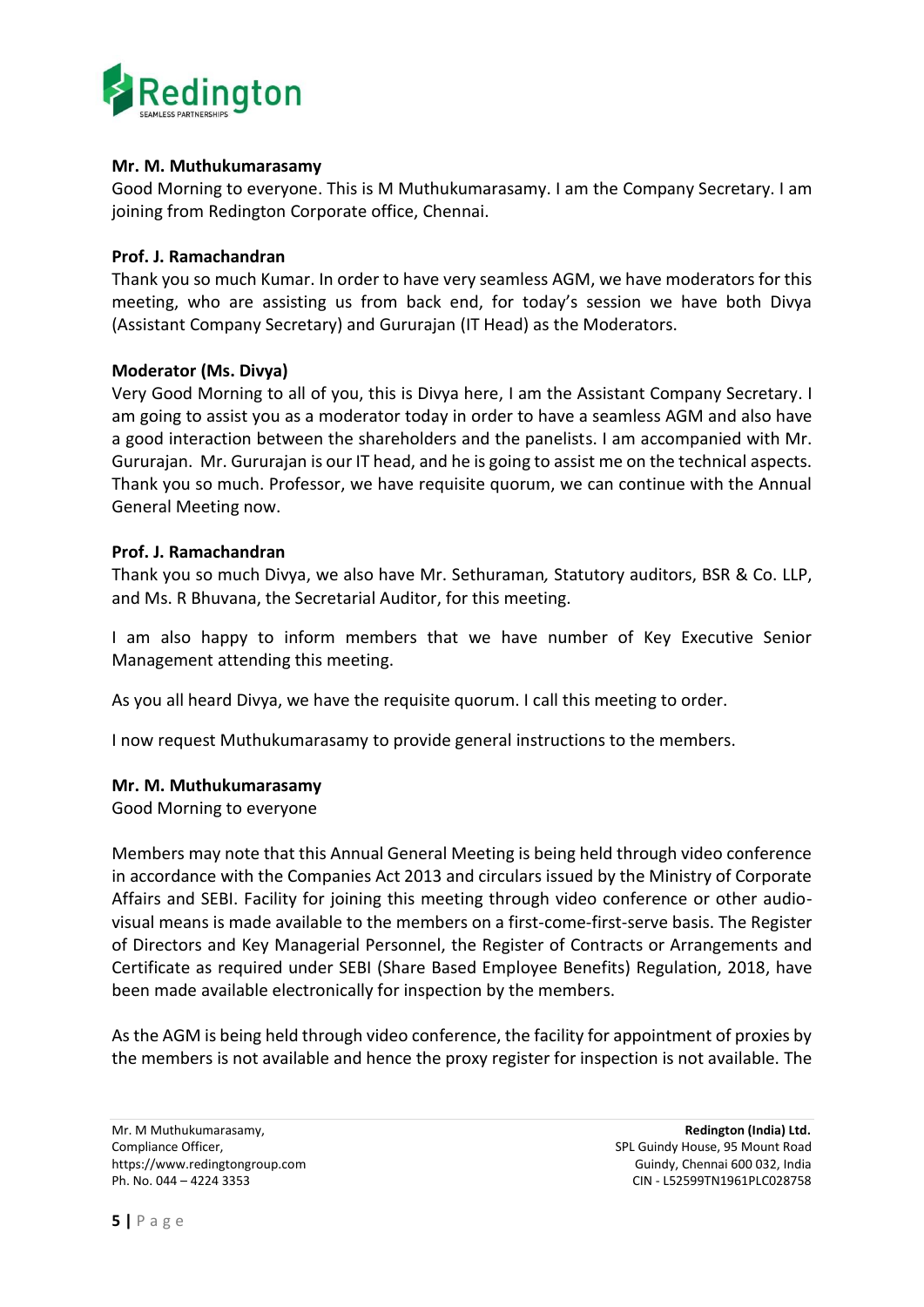

company has provided remote e‐voting facility to all the persons who were members as on August 5, 2020, being the cut-off date to vote on all the resolutions set out in the notice of AGM.

The results along with scrutinizer report shall be submitted to the stock exchanges, i.e., NSE and BSE and will also be placed on the website of the company. As the meeting is convened through VC today, resolutions have already been put to vote through remote e‐voting and the requirement to propose and second is not applicable.

The Company has received requests from members to register them as speakers at the meeting. Accordingly, the floor will be open for these members to ask questions to express their views. The moderator will facilitate this session once the Chairman opens the floor for questions and answers.

The Company has provided the facility to cast the votes electronically, on all resolutions set forth in the Notice. Members who have not cast their votes through remote e voting and who are participating in this meeting will have an opportunity to cast their votes during the meeting and 30 minutes after the AGM, through the e-voting system provided by NSDL. Members can click on "Vote" tab on the video conference screen to avail this feature.

Members are requested to refer to the instructions provided in the notice or appearing on the video conference page, for a seamless participation through video conference. In case members face any difficulty, they may reach out on the helpline numbers 1800-222-990, I repeat, it is 1800-222-990.

Thank you very much. Over to you sir.

## **Prof. J. Ramachandran**

Thank you Kumar. Once again I thank all you for joining this meeting. Let me also formally once again welcome all of you to the Meeting. As all of you know this is our first virtual AGM, While all of us understand the need, given the unprecedented global crisis to have the meeting over the web, I really wish we could have had a usual in person meeting in *Nardagana Sabha* in Chennai. I and my colleagues in the board used to look forward to meeting you all in person.

I begin this meeting by praying for the safety and wellbeing of all you, members of the Redington family. I also pray for the well-being of all the people in the world. None of us, in our lifetime, have ever experienced such a devastating phenomenon! A small microscopic parasite has literally brought life, as we knew it, to a standstill all over the world. What is more it looks like it will persist for a while and unlikely that we will ever go back to life as we knew

Mr. M Muthukumarasamy, **Redington (India) Ltd.**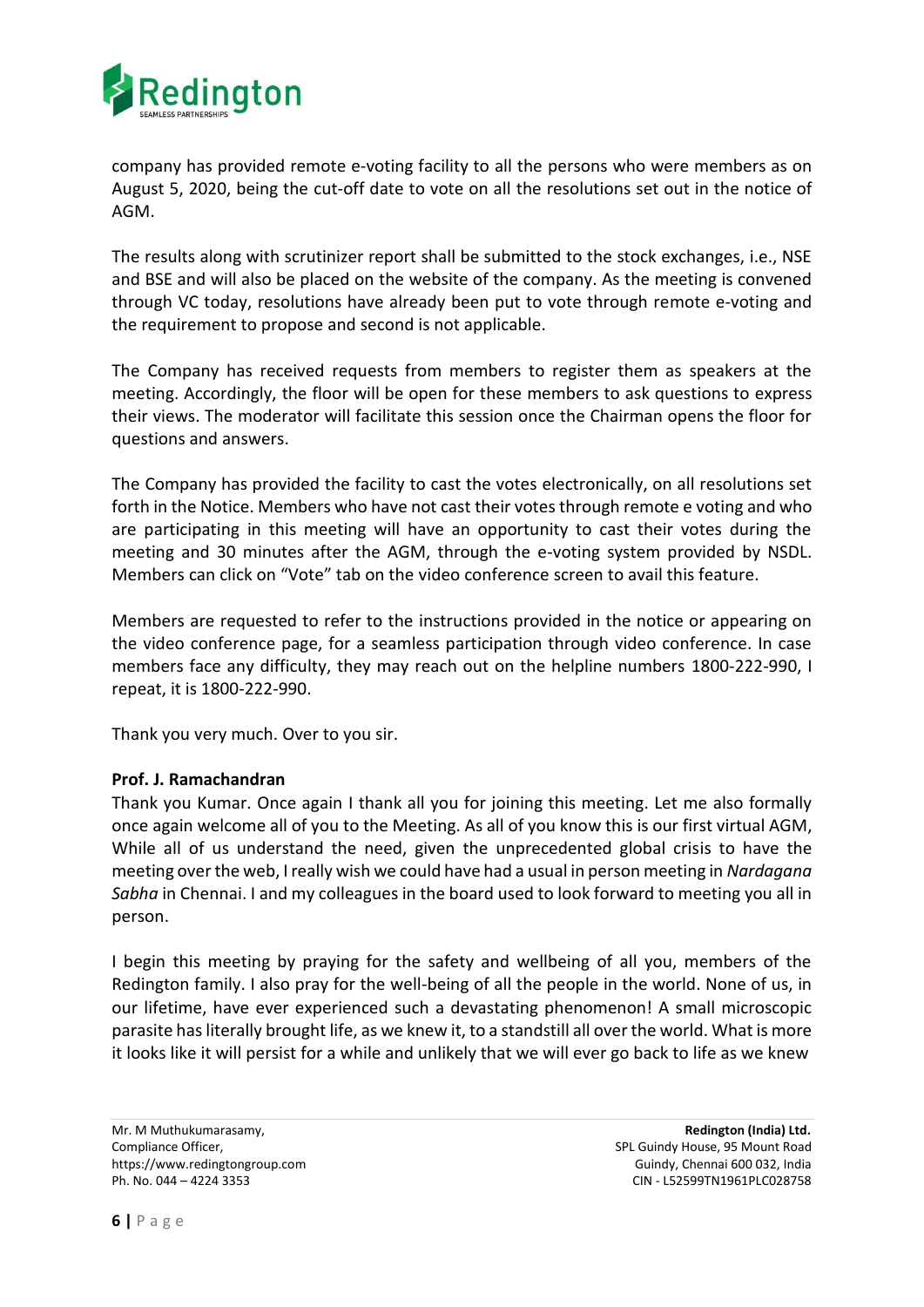

it. Even as we learn to adapt, and I am sure we all will adapt because humankind through its history has demonstrated extraordinary resilience, let us all pause for a moment to express our gratitude to the front-line warriors who are helping us fight this pandemic at great risk of their own lives. I also pray that the efforts of crores of scholars the worldwide, life sciences researchers to develop vaccines meets with success in the near future and we are able to overcome this scourge. Overcome we shall, as we have done with many dangerous infectious diseases in the past.

Members may recall interestingly that, on this very day, the 12th August, exactly 39 years ago in 1981, IBM unveiled its "Personal Computer", the now-familiar PC, with an open architecture. The rest as they say is history. We have since then seen extraordinary breakthroughs in the Computing and Communication Technologies, which today has enabled our people to discharge their responsibilities from the safety of their homes, enable you to attend this AGM safely from your respective locations, and I am able to engage with you all from the confines of my office at IIM Bangalore

Amidst these challenging times— it is not all gloom and doom —I am happy to report to you that your company too has demonstrated its resilience. Despite significant disruptions during the second half of the last quarter, your Company crossed the landmark number of Rs. 50,000 Crores in terms of Revenue in FY20, Rs. 51,513 crores to be precise. Please join me in giving Raj Shankar and the executive leadership team, many of whom are, as you know, attending this meeting, a big hand.

Your guidance and sustained support demonstrated by your presence at this AGM today is huge motivational driver for all of us. I would like to assure you that your company's leadership will overcome and win, I repeat will overcome, whatever challenges we confront and win. I have no doubts at all.

I trust that all of you have had a chance to go through our Annual Report for FY 2019-20; it gives a detailed account of our business in the year gone by and also provides a window into our future business strategy.

Looking ahead, clearly we need to be prepared for the "continuously revising normal". As we look at the future, we expect Personal and societal safety will remain paramount. Business and social connect will be virtual, with greatly reduced personal-to-person contact. Cutting edge Information and Communication Technologies will continue to critically shape the future expanding your Company's opportunity landscape across all our business domains computing, mobility, cloud, and enterprise. You will be glad to know that Your Company is fully equipped to leverage all these and other opportunities that the future will have to offer.

Mr. M Muthukumarasamy, **Redington (India) Ltd.**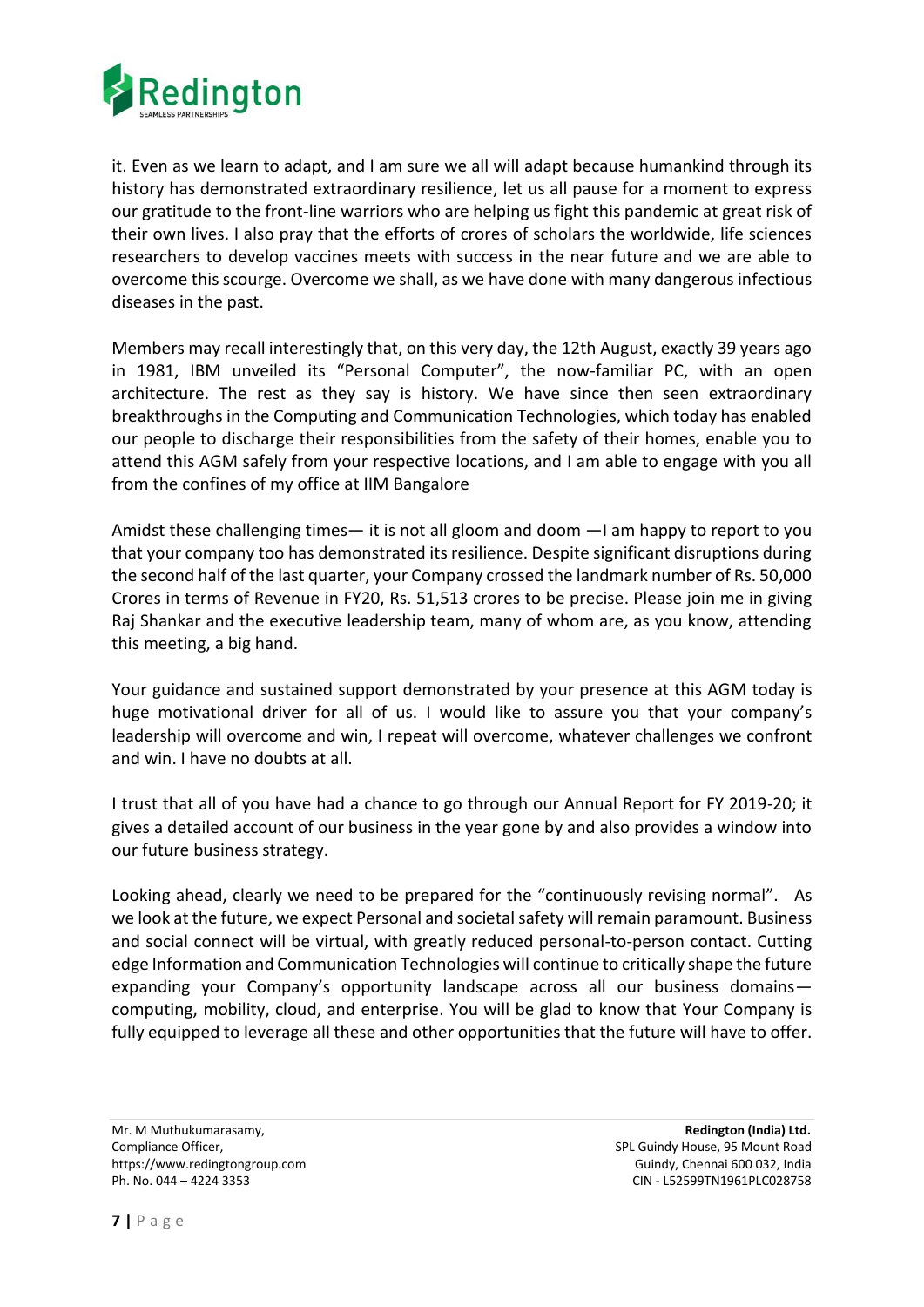

While the Annual Report would have familiarized you with all details of your Company's business performance, I would like to draw your attention to the one-time provision against non-recovery of trade advance, impairment and unviable transportation contracts in an asset that it acquired in FY16-17. This exceptional item led to ProConnect, our logistics and supply chain solution services posting a net loss of Rs. 57 Crores for the year. Your Company has taken the necessary corrective measures and we are confident that ProConnect will show much improved performance in the coming year and revert to delivering profits as it has done since its inception.

With a view to focus on businesses that are more strategic to the Company, the Company took the decision to exit the business of After Sales Support Services by way of a full divestment of its stake in Ensure, our wholly owned services subsidiary. The Company has completed this divestment on July 31, 2020, with sale of 100% of its stake in Ensure to Accel Limited, for a total cash consideration of Rs. 31 crores. Subject to required regulatory approvals. , this unlocking of value in a non-core asset would help unlock both resources and management time and enable us to focus more and driving growth in our core businesses.

Members would have noted that our consolidated revenue grew by over 10% during the financial year 2019-20, from Rs. 46,599 crores to Rs. 51,513 crores. I am happy to report to you that all business verticals registered growth. Mobility business was the star performer registering a growth of 26.5%. In India, the mobility business grew strongly by 55.0%. Our overseas growth was led by enterprise business, it seized the opportunities made available by growth in demand for products and segments like cyber security network infrastructure and cloud. Even in these trying times our Profit after Tax grew during the financial year 2019- 20. Working Capital management remains a key focus area for us, during the year gone by the Company achieved marked success in this area leading to greater Capital efficiency. Despite paying higher dividend during the year, book value increased by ₹10.5 due to higher EPS of ₹13.2 per share.

In terms of its strategy for the future, as you know your company continuously evaluates and seizes the newly available opportunities to grow in the rapidly evolving technology and competitive landscapes, where appropriate the Company reinvents its business models to remain ahead of the curve. De-risking is inbuilt in your company's DNA and the year gone by we witnessed progress in our ambition to morph into a Solution Oriented Distributor. We significantly augmented our skills and capabilities in critical, future-oriented technology practices like Cloud, Cybersecurity, Internet of Things, Artificial Intelligence and Machine Learning.

With the traditional 9 to 5 office routine being replaced at least for now, by "Work from Anywhere", your Company has put in place a systematic Work-from-Anywhere framework

Mr. M Muthukumarasamy, **Redington (India) Ltd.**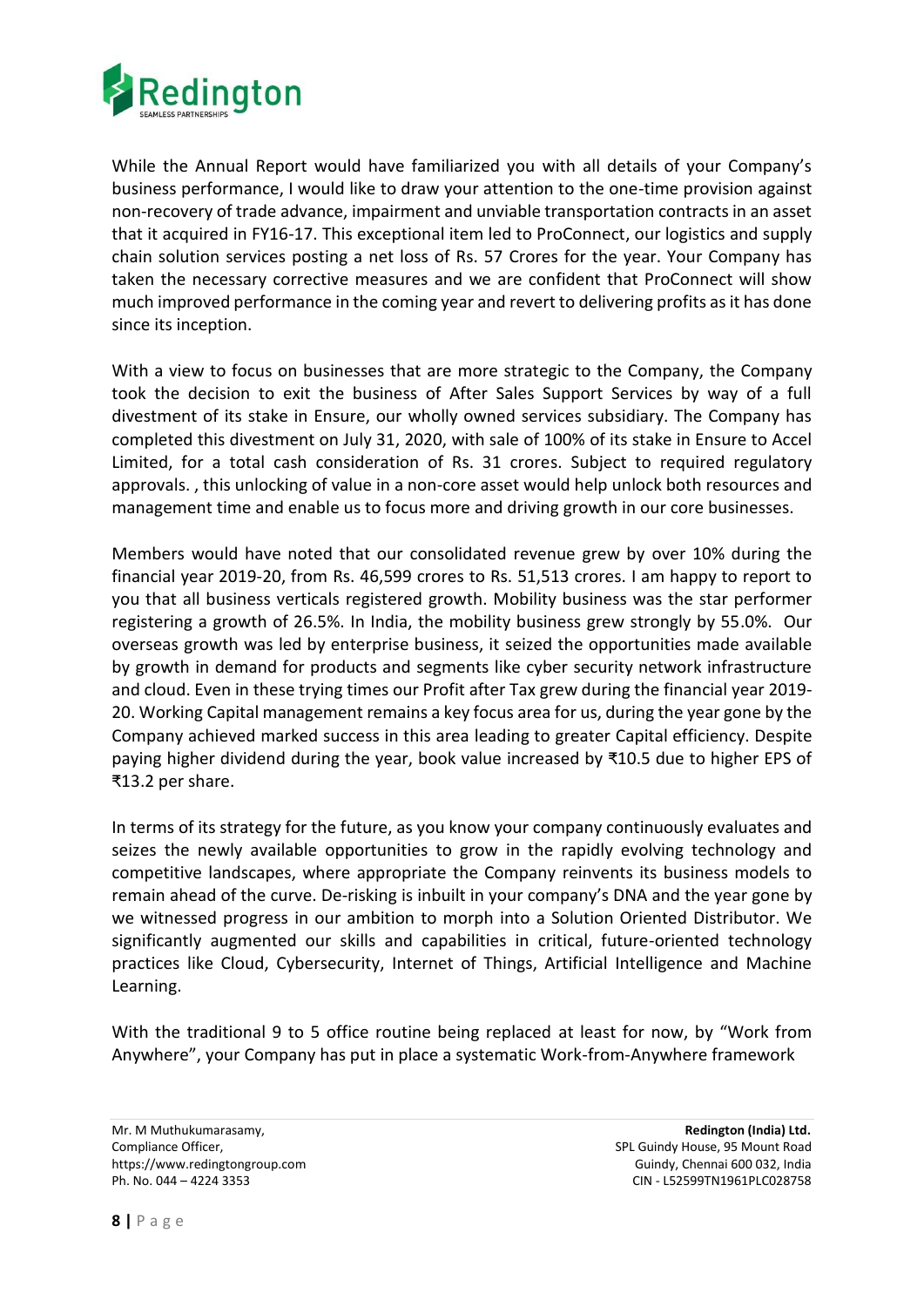

which optimizes business activities even as it ensures that there are systems and processes remain robust. Viewed with this lens, I could say that we have ceased the moment to accelerate our transition towards becoming a fully digitalized organization.

Your Company's business strategy will continue to focus on delivering profitable growth, generating free cash flow and ensuring a healthy ROCE, all of which are directed at maximizing value for our shareholders. In line with our commitment to returning surplus funds to you all and in recognition performance of the Company, the company in the year gone by your board had declared two interim dividends adding up to Rs. 4.30 per equity share (i.e. 215% of the Face Value) during the year, members may recall that last year your company had declared a dividend of Rs.3.30 per equity share (i.e. 165% of the Face Value) for the previous year.

Members have also realized that over the last five years their Company has monotonically increased the dividends paid to the shareholders. It was 95% in FY15 going up to 215% this year.

Considering the higher quantum of interim dividends already disbursed and given current challenging Business environment, your Board has not recommended any final dividend for the year gone by, that is FY 2019-20.

As a responsible business enterprise, your Company remains cognizant of its responsibilities towards Environment, Social & Governance (ESG) and works continuously to internalize these concepts.

Besides making sizeable monetary investment in various planned initiatives as part of our CSR program, I am happy to report to you that our people led by the CSR team did a commendable job of generating Covid-19 related awareness, volunteering and relief measures. Please join me in giving our people and the team a big hand.

Before concluding, I would place on record my sincere appreciation for my colleagues on the board for their valued guidance and the executive leadership team for their outstanding leadership and commitment. My Congratulations to all the members of the Redington team for yet another year of sterling performance.

I particularly take great pride in putting on record the commitment demonstrated by Team Redington in ensuring business continuity during these challenging times, often at great personal risks.

A big thanks also to our brand partners and our channel partners for putting their trust in

Mr. M Muthukumarasamy, **Redington (India) Ltd.**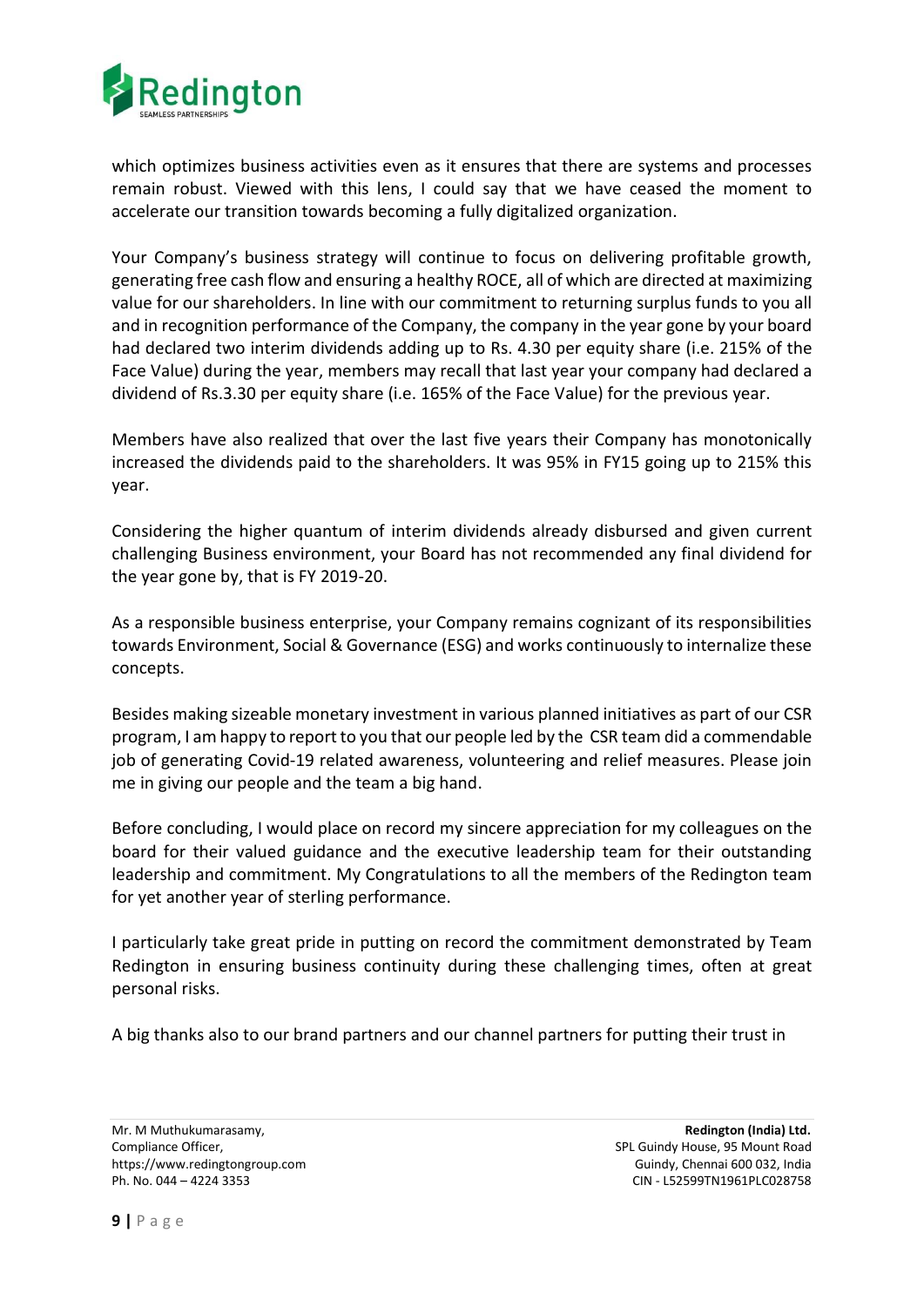

Redington. Most importantly, on behalf of the board and the leadership of the Company, I thank you, our shareholders for your continued confidence in us and your gracious patronage.

I conclude with a note of special appreciation for the team lead by Divya and Gururajan that has organized the virtual AGM.

Thank you once again for your valued time and attention! I would now request Mr. Muthukumarasamy, to provide a summary of the Auditors' Report.

## **Mr. M Muthukumarasamy**

Thank you, Sir. The Statutory Auditors, BSR & Co. LLP, and Secretarial Auditor, Ms. R. Bhuvana, has expressed unqualified opinion in the respective audit reports for the financial year 2019- 2020. There were no qualifications, observations or adverse comments on any of these reports. The Statutory Auditors' report on standalone financial statements and consolidated financial statements are available on Pages 105 and 250 of the annual report. Secretarial Auditor report is enclosed as Annexure G to the Board's report on Page number 55 of the Annual Report. I take these reports as read, Sir. Thank you.

## **Prof. J. Ramachandran**

Thank you, Kumar.

As the Notice is already circulated to all the members, I take the Notice convening the meeting as read.

We now take up the resolutions as set forth in the Notice. We will open the floor for any questions by members after all the resolutions are tabled.

Before we proceed, as we heard from Kumar, the Company has provided you with all the facilities to cast your vote electronically on all resolutions set forth in the Notice.

We have 4 Ordinary business and 2 Special Business items to approve.

#### ORDINARY BUSINESS

1. Item No. 1 – Adoption of Standalone Financial Statements

To receive, consider and adopt the Standalone audited Balance Sheet as at March 31, 2020, the Statement of Profit and Loss, Statement of Changes in Equity and Cash Flow Statement for the financial year ended on that date and the Report of Auditors and Directors thereon.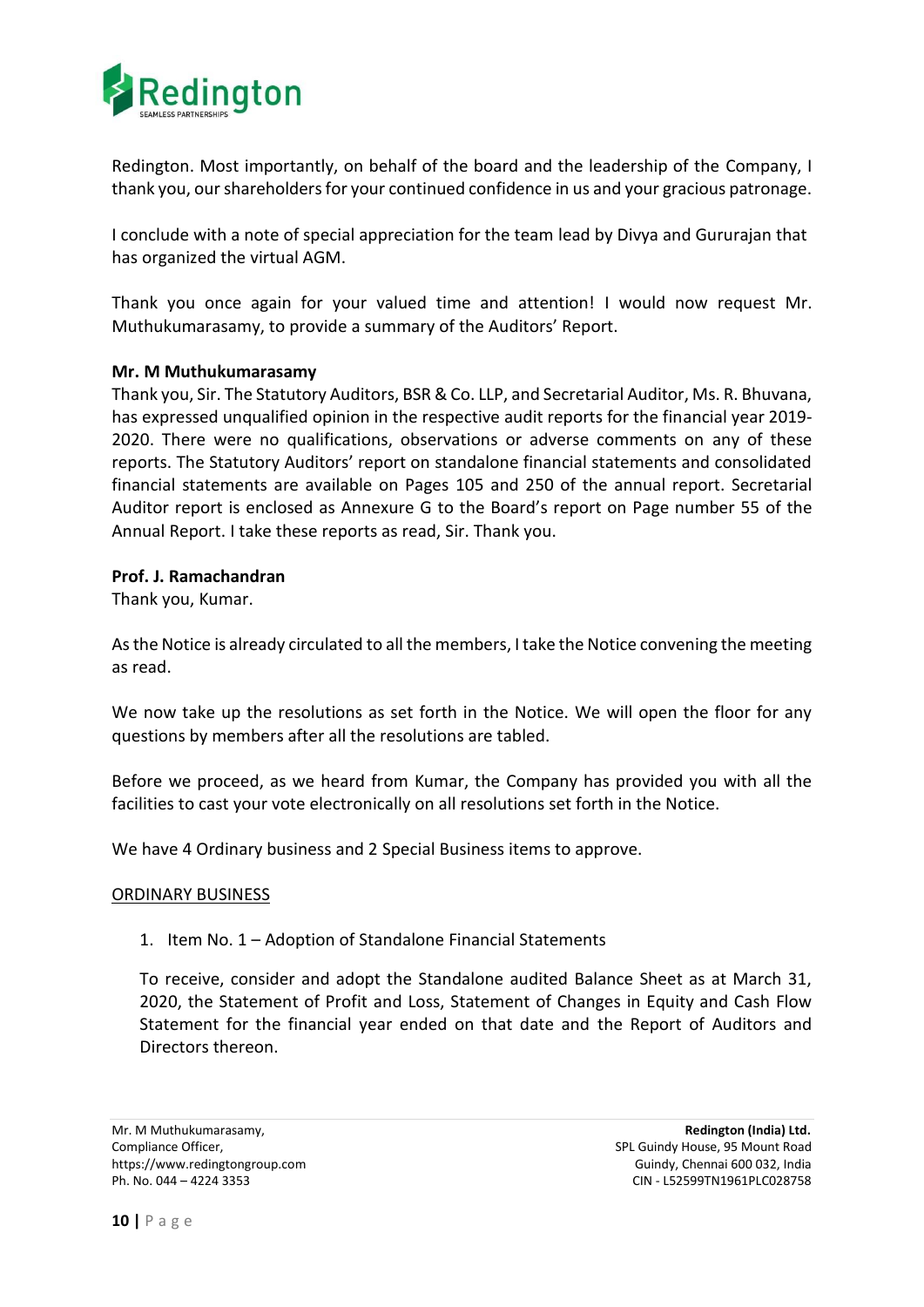

2. Item No. 2 – Adoption of Consolidated Financial Statements

To receive, consider and adopt the Consolidated audited Balance Sheet as at March 31, 2020, the Statement of Profit and Loss, Statement of Changes in Equity and Cash Flow Statement for the financial year ended on that date and the Report of Auditors thereon.

*1 st and Item 2nd item is adoption of Standalone and Consolidated Financial Statements - The Board of Directors have approved the Standalone and Consolidated financial statements and placed the same here for your approval, as required under the Companies Act, 2013. As I mentioned, there are no qualifications, reservations, or adverse remarks in the Auditors Report.*

3. Item No. 3 – Re-appointment of Director retiring by rotation

To appoint Mr. Tu, Shu-Chyuan (DIN: 02336015) as a Director, who retires by rotation and being eligible, offers himself for re-appointment.

*Item 3 is re-appointment of our colleague Mr. David Chyuan onto the board, he has been the Director for over a decade with the Company and being eligible offers himself for reappointment.*

4. Item No. 4 – Re-appointment of Director retiring by rotation

To appoint Ms. Chen, Yi-Ju (DIN: 08031113) as a Director, who retires by rotation and being eligible, offers herself for re-appointment.

*The 4th Item is re-appointment of – Ms. Chen, Yi-Ju, who comes with significant work experience in the financial Investment and the IT industry and offers herself for reappointment.*

#### SPECIAL BUSINESS

5. Item No. 5 - Appointment of Branch Auditor

The Company had appointed Ernst & Young LLP, Singapore (EY) as Auditors for the Branch office at Singapore for the Financial Year 2019-20, in the AGM held last year. As the term of office of EY has expired, it is proposed to reappoint EY, as Auditors for the Branch office at Singapore for the Financial Year 2020-21.

Mr. M Muthukumarasamy, **Redington (India) Ltd.**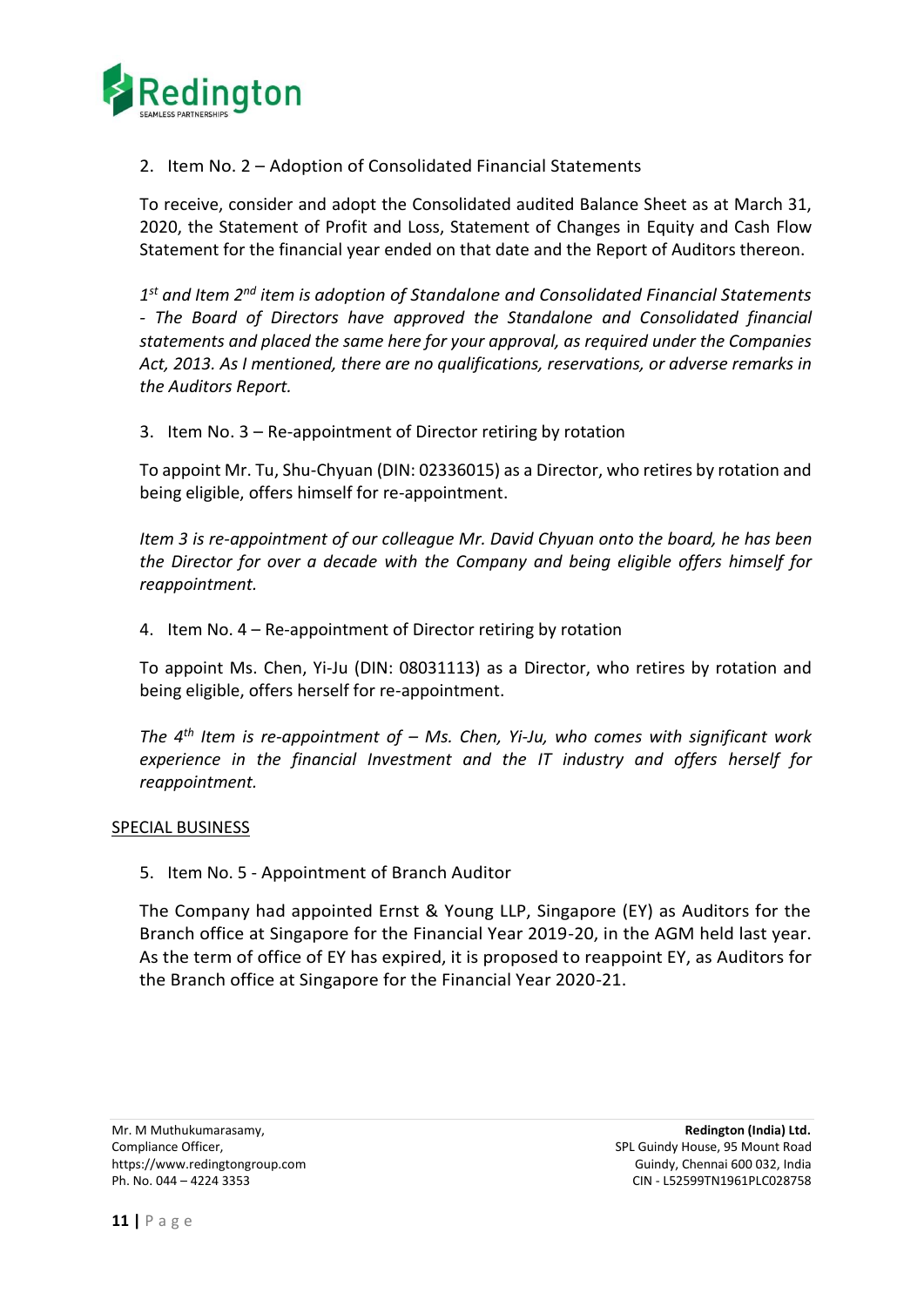

*In terms of Special Business, we have the appointment of Branch Auditor, as you know the Company has a branch office in Singapore. Provisions of the Companies Act, 2013 provides that the branch office of the Company should be audited either by the statutory auditor of the Company or by any other qualified person.*

## 6. Item No. 6 - Payment of Remuneration to Non-Executive Directors

*Finally, Item No. 6 is the payment of remuneration to Non-Executive Directors Considering the contribution and guidance of the Non-Executive Directors in the management the Company, it is proposed to continue payment to the Non-Executive Directors, a commission, out of the net profits of the Company, subject to the applicable provisions of the Companies Act, 2013, for a further period of five years from the financial year ended March 31, 2020.*

If any member desires to ask any question pertaining to any item on the Notice, Please do so now. Members are requested to keep their questions brief and specific. Divya, our moderator will facilitate the questions on the video feature.

## Round 1 – Shareholders questions through e-mail

## **Mr. M Muthukumarasamy**

We have given the options for shareholders to send questions through mails any queries or also shareholders to register as speaker shareholders during the meeting.

We are not in receipt of any questions through mail from Shareholder's. We have 4 shareholders who are registered as speaker shareholders, before opening floor, let me give guidelines for the queries

#### Round 2 – Speaker Shareholder

#### **Mr. M Muthukumarasamy**

Kindly turn on your video when you are projected on the broadcast screen, kindly unmute yourself, and proceed to ask the question. Please mention your Name, Folio Number, and the location from where you are joining. Each shareholder will have two minutes for their questions. Once you have asked your question, you can log off and continue to watch the proceedings.

Now we request Mr. Ashutosh Nayak to unmute himself and kindly proceed with the question.

Mr. M Muthukumarasamy, **Redington (India) Ltd.**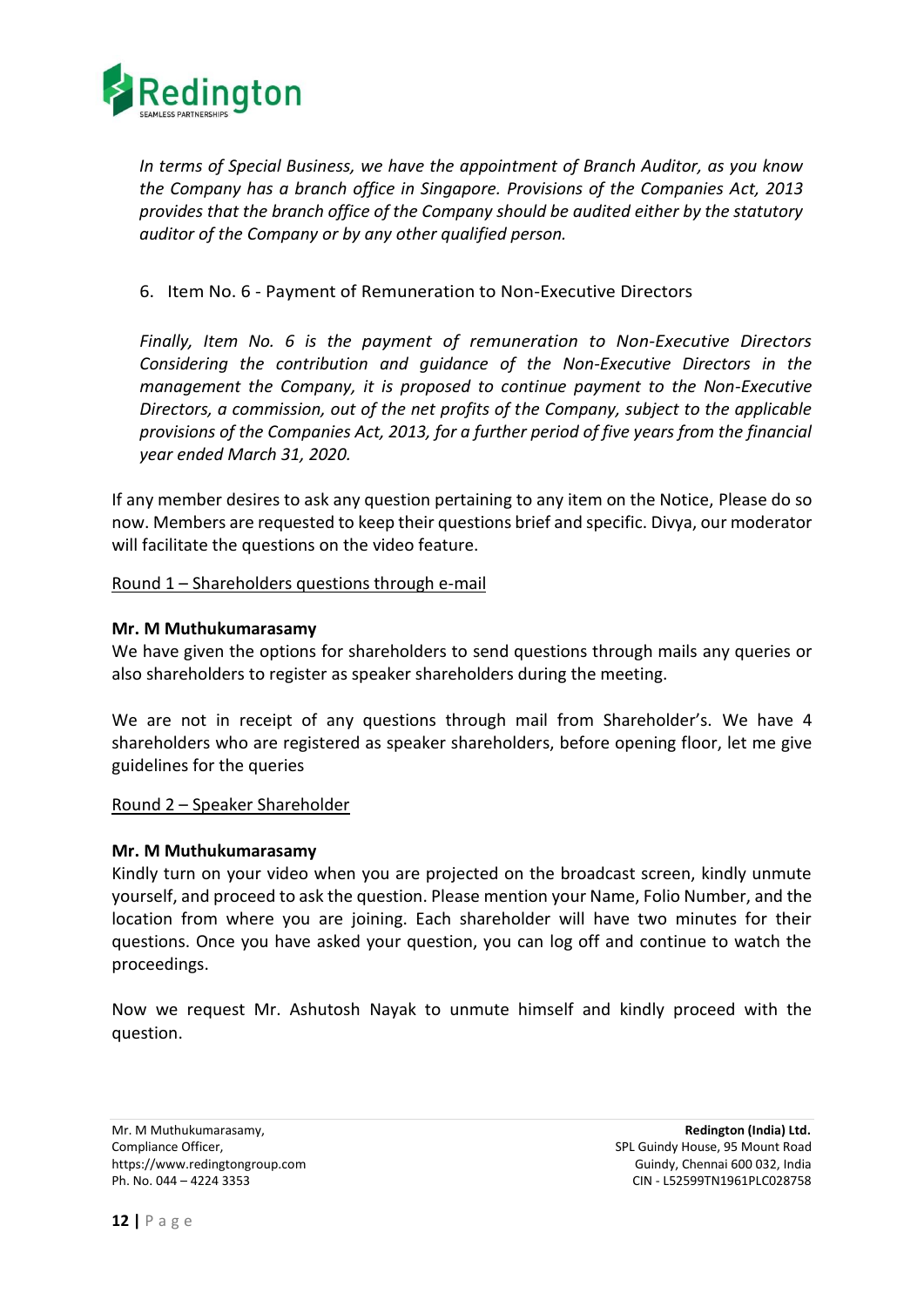

## **Ms. Divya (Moderator)**

Mr. Ashuthosh Nayak, you have been put as a Panellist, You can raise your questions now. Please ensure to ask all your questions together so that our management team can take up each and every question.

## **Mr. Ashutosh Nayak (Speaker Shareholder 1)**

Good Morning to everyone. What is the effect of Covid 19 on the business operations of Redington? This is my first question, and my second question is, with 5G booming everywhere in the world, what are the plans for Redington to walk towards 5G operations and products?

## **Prof. J Ramachandran**

Thank you very much. As you know these are very challenging times, so the Company has negotiated the challenges posted Covid 19. I now request Mr. Raj Shankar, Managing Director to respond to some of the questions.

## **Mr. Raj Shankar**

Thank you Professor and thank you for your question Mr. Ashutosh Nayak. With regard to the impact of Covid 19, let me tell you that in spite of the fact that we had about Rs. 800 Crores of potential sales in last year that we lost on account of Covid 19 and about 110 million dollars in our META region and another 27 million dollars of business that we lost in Singapore. In spite of that, we have been able to register, as you would have heard from our chairman speech that we breached revenue of 51,000 crores in the last year. On that, I just wish to share with you that given that we participate in different markets, we have paid a lot of attention to keep our employees first, that's something very very important, in fact I must tell you that they have paid back in greater measure by ensuring that the companies interest is taken care of during these difficult times. So, I could tell you two big advantages we have – Firstly, I feel very fortunate that the Company is participating in the technology distribution business which especially during this Covid 19 time gives a definite opportunity for us to gain share and grow that business, on the other hand we have some really committed people who have come together to make some outstanding performance both for last year and continuing into the current year. Hope that answers your question on the Covid 19. Briefly on the other point with regard to the 5G, in fact we believe that this is going to really open up a very big opportunity, and some of the brands, that we are distributing today both in India and outside India are likely to come with a 5G enabled device and this is certainly going to open up very big opportunities for us, in fact we are already seeing traces of that pan out. I am very excited as we look at some of the new product launches that are going to happen later this year. Thank you.

## **Mr. Ashutosh Nayak (Speaker Shareholder 1)**

Okay. Thank you, Sir

Mr. M Muthukumarasamy, **Redington (India) Ltd.** Compliance Officer, Split Guindy House, 95 Mount Road https://www.redingtongroup.com example and the state of the Guindy, Chennai 600 032, India Ph. No. 044 – 4224 3353 CIN - L52599TN1961PLC028758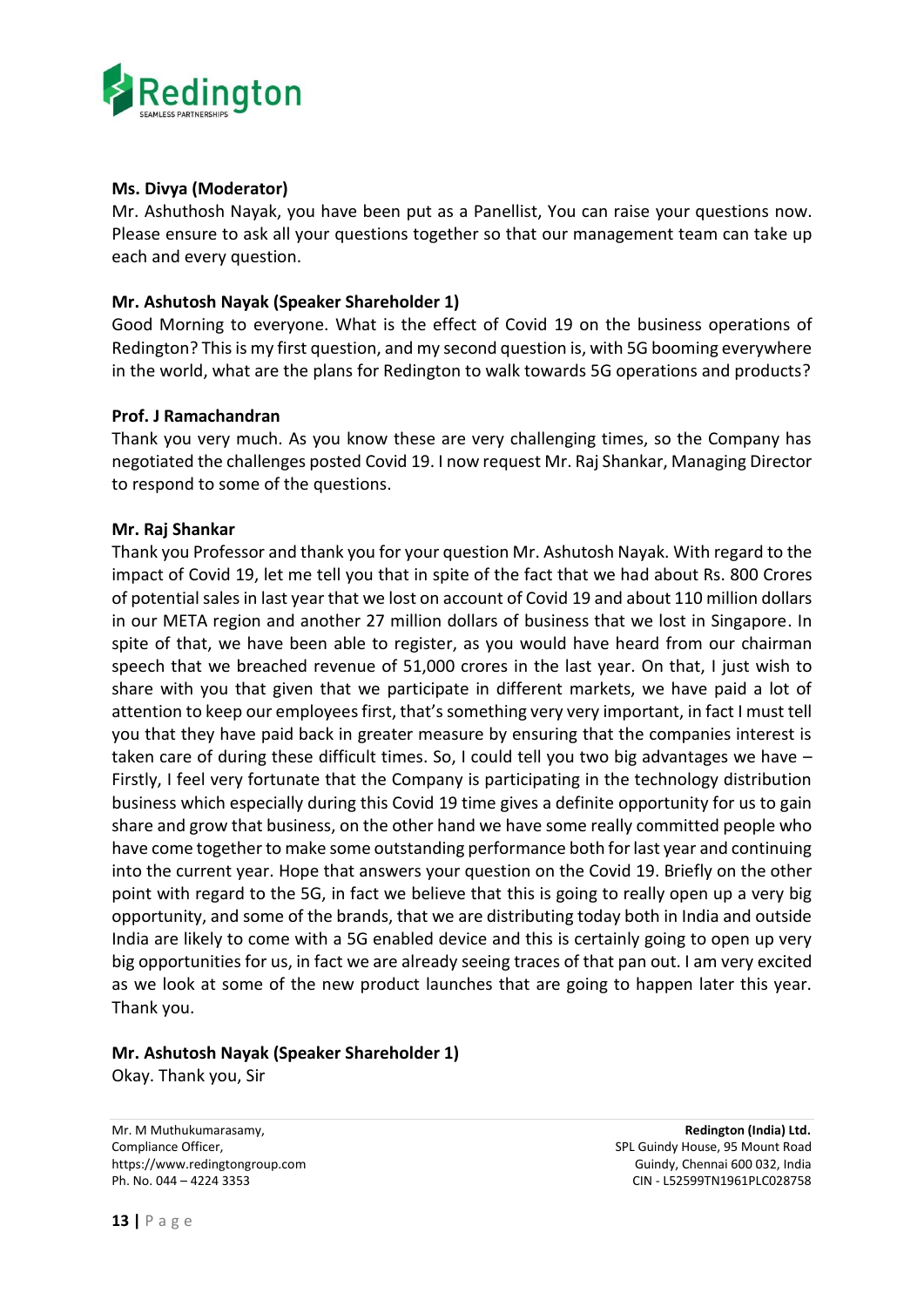

## **Mr. M Muthukumarasamy**

The next speaker is Mr. Aspi Bhesania. Divya can you please enable him to talk?

## **Ms. Divya (Moderator)**

Hi I am now connecting Aspi as one of the shareholder. Aspi, you are as a panellist now, you can ask your question before our management. Thank you so much

## **Mr. Aspi Bhesania** (Speaker Shareholder)

Chairman Sir, I am speaking from Bombay, I am attending your meeting for the first time. I am a shareholder since IPO days. I would like to understand why has the Board meeting for Q1 results been scheduled tomorrow but the AGM has been scheduled today.

## **Prof. J Ramachandran**

As you know, these are very challenging times to manage both, organising both these events especially online and managing our accounts and putting them together, you know we operate in so many countries across the world, putting them all together, so that's why we made the call. You can have the results tomorrow.

## **Mr. Aspi Bhesania (Speaker Shareholder)**

MD mentioned that Rs. 800 crores of business was lost in Q4, can we expect that to reflect in Q1?

## **Prof. J Ramachandran**

As you know, in Q1 we had even greater lockdowns. In India itself, in Mumbai of course even more lockdowns, where you are from. So obviously lockdown would have an effect, but as the MD mentioned our people have done a sterling job, I am sure we have negotiated the first quarter of the current year also fairly well, I will be able to report to you tomorrow after the conclusion of the Board Meeting. But be rest assured that, we are on the job.

## **Mr. Aspi Bhesania (Speaker Shareholder)**

Are you able to pass on the increasing diesel prices? The diesel prices has increased quite a lot of late. This is with regards to your logistics part.

## **Prof. J Ramachandran**

It does matter but as of now it is not a significant issue. Krishnan, if there's anything to add on that or we shall ask someone to come back on the same.

## **Mr. Aspi Bhesania (Speaker Shareholder)**

In Q4 of last year, India operations' income has not decreased much on YoY basis, but segment profit has become half, any reason for that?

Mr. M Muthukumarasamy, **Redington (India) Ltd.** Compliance Officer, Split Guindy House, 95 Mount Road https://www.redingtongroup.com example and the state of Guindy, Chennai 600 032, India Ph. No. 044 – 4224 3353 CIN - L52599TN1961PLC028758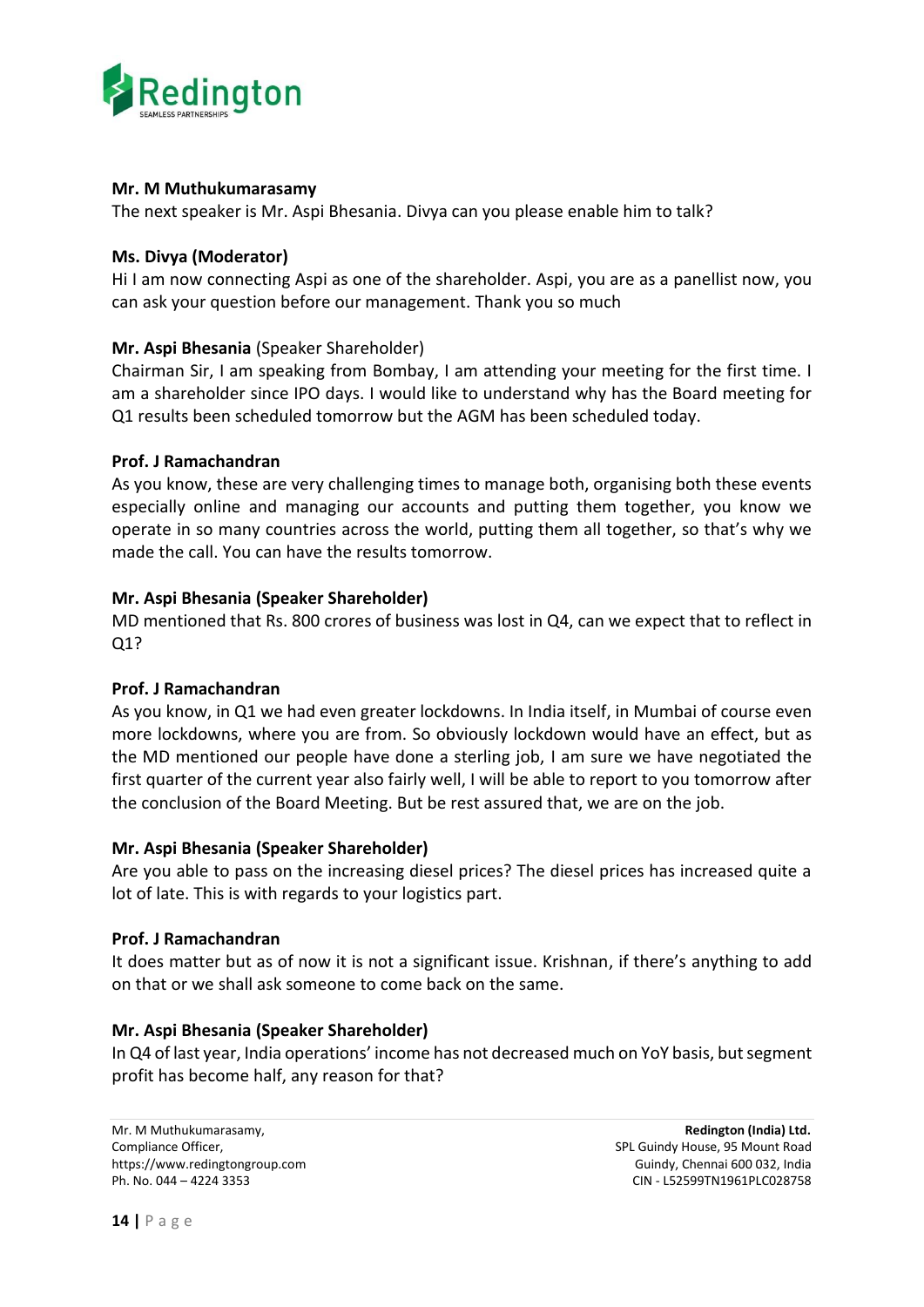

## **Mr. Raj Shankar**

Yeah, if I could draw your attention to a full year, you know that would give you a much better perspective. I just want to give one particular aspect which you may be aware, if you look at the full year of last year in India, we grew top line by 10%, but we grew our EBITDA by 17% and we grew bottom line by 45%, so when you look at the core distribution business in India, last year was a very very good year for us. So I would request you to look at the full year than Q4 in particular. Thank you.

## **Mr. Aspi Bhesania**

At the end of March, Inventory was 3,672 Crores. Which inventory are you referring to?

## **Mr. Raj Shankar**

Our total inventory is essentially into both IT, largely it is IT but we also add some Mobility devices, but let me just give you one level of comfort that our inventory levels as we speak are very much under control. So you can put your mind to rest. Thank you.

## **Mr. Aspi Bhesania**

I appreciate you are not giving a final dividend. Also, Allcargo has taken over Gati. Will it have any effect on Redington?

## **Prof. J Ramachandran**

No, I don't anticipate that.

#### **Mr. Aspi Bhesania**

Sir, Thank you and All the Best.

## **Prof. J Ramachandran**

Thank you so much. Really appreciate your support.

#### **Mr M Muthukumarasamy**

The Next shareholder is Ms. Pushpadevi Khandelwal. Divya, please connect Ms. Pushpadevi Khandelwal.

#### **Ms. Divya (Moderator)**

Pushpadevi your part of the panellist, please post your questions to the management.

## **Representative on behalf of Ms. Pushpadevi Khandelwal** (Speaker Shareholder)

Thank you for the opportunity, I am grateful for you time and effort for virtual Annual General Meeting through Video Conferencing, it is challenging operating under current situation, however I am confident that we all will get through this. I wish to seek certain clarification

Mr. M Muthukumarasamy, **Redington (India) Ltd.** Compliance Officer, Split Guindy House, 95 Mount Road https://www.redingtongroup.com example and the state of Guindy, Chennai 600 032, India Ph. No. 044 – 4224 3353 CIN - L52599TN1961PLC028758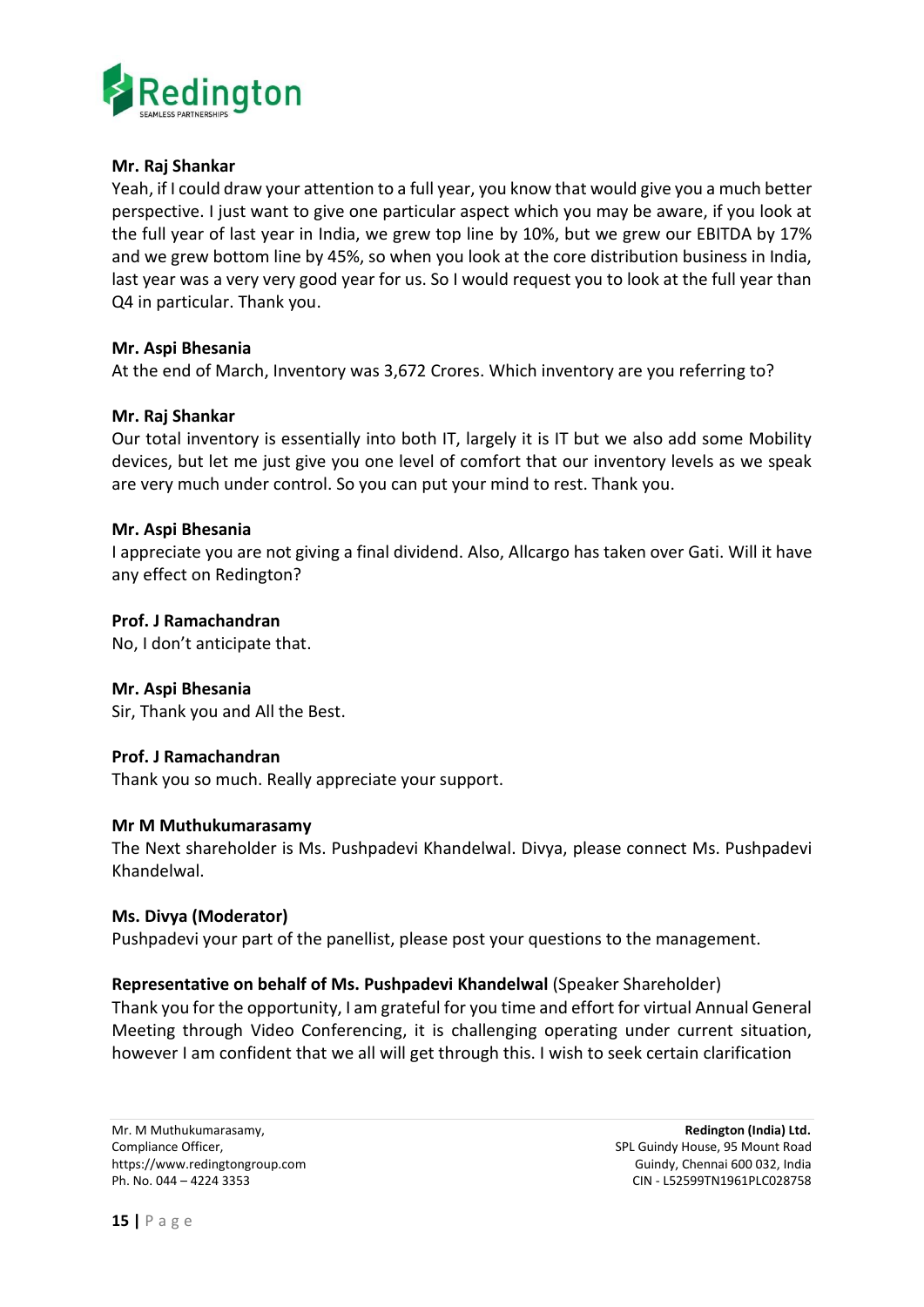

with respect to the Covid 19 related impact on our business. Sir, are we planning to downsize our operations since demand is globally coming down, so I want your thoughts on that, Sir.

## **Prof. J Ramachandran**

If you are talking about downsizing/ reducing people count, the answer is NO. What we have done is, we have frozen the recruitment, and we will not be taking anymore but as of now, keeping with our philosophy of people first, we have not downsized anybody in the Company so far.

## **Representative on behalf of Ms. Pushpadevi Khandelwal** (Speaker Shareholder)

Sir, if it is appropriate to ask, please answer this. In the view of the current hostile situation with China, in the past three, four months, do you see any impact on the business as several goods are manufactured in China? As most of the consumer goods are manufactured in China, do you think it will impact our business?

## **Prof. J Ramachandran**

Our current assessment is that it is not likely to impact, because as we know most of the vendors who we represent are western brands, whether it is Apple or Hewlett-Packard and so on there could be some supply chain disruptions because they do manufacture some of their products in China. Raj, would you like to add to it?

## **Mr. Raj Shankar**

I think you said it Professor, other than minimal supply chain disruptions, there should be very very minimal impact if at all, on account of this stand-off.

## **Representative on behalf of Ms. Pushpadevi Khandelwal** (Speaker Shareholder)

Thank you sir, and what benefit has Company reaped from Work from Home and is the Company looking to continue the same Work from Home as the new normal in the business activity and will it help in reducing our variable cost of staffing and other office expenses?

#### **Prof. J Ramachandran**

Yes, the Company will continue with Work from Home. What it has done, as I mentioned in my opening remarks, is that it actually unlocks lot of people's time and it also enables them to work from the comfort of theirs, moving forward its very unclear at this point in time whether it will be all Work from home or all Work from Office, I expect the balance to be somewhere mixed, we have a hybrid model, but be rest assured that we have put in place all the safety assistance. I expect the world to move to a Hybrid model as we look at it.

## **Representative on behalf of Ms. Pushpadevi Khandelwal (Speaker Shareholder)**

Thank you sir, wish you good health and many thanks to your Company secretarial team for taking initiative. Thank you very much sir, and all our best wishes, Sir.

Mr. M Muthukumarasamy, **Redington (India) Ltd.** Compliance Officer, SPL Guindy House, 95 Mount Road https://www.redingtongroup.com example and the state of Guindy, Chennai 600 032, India Ph. No. 044 – 4224 3353 CIN - L52599TN1961PLC028758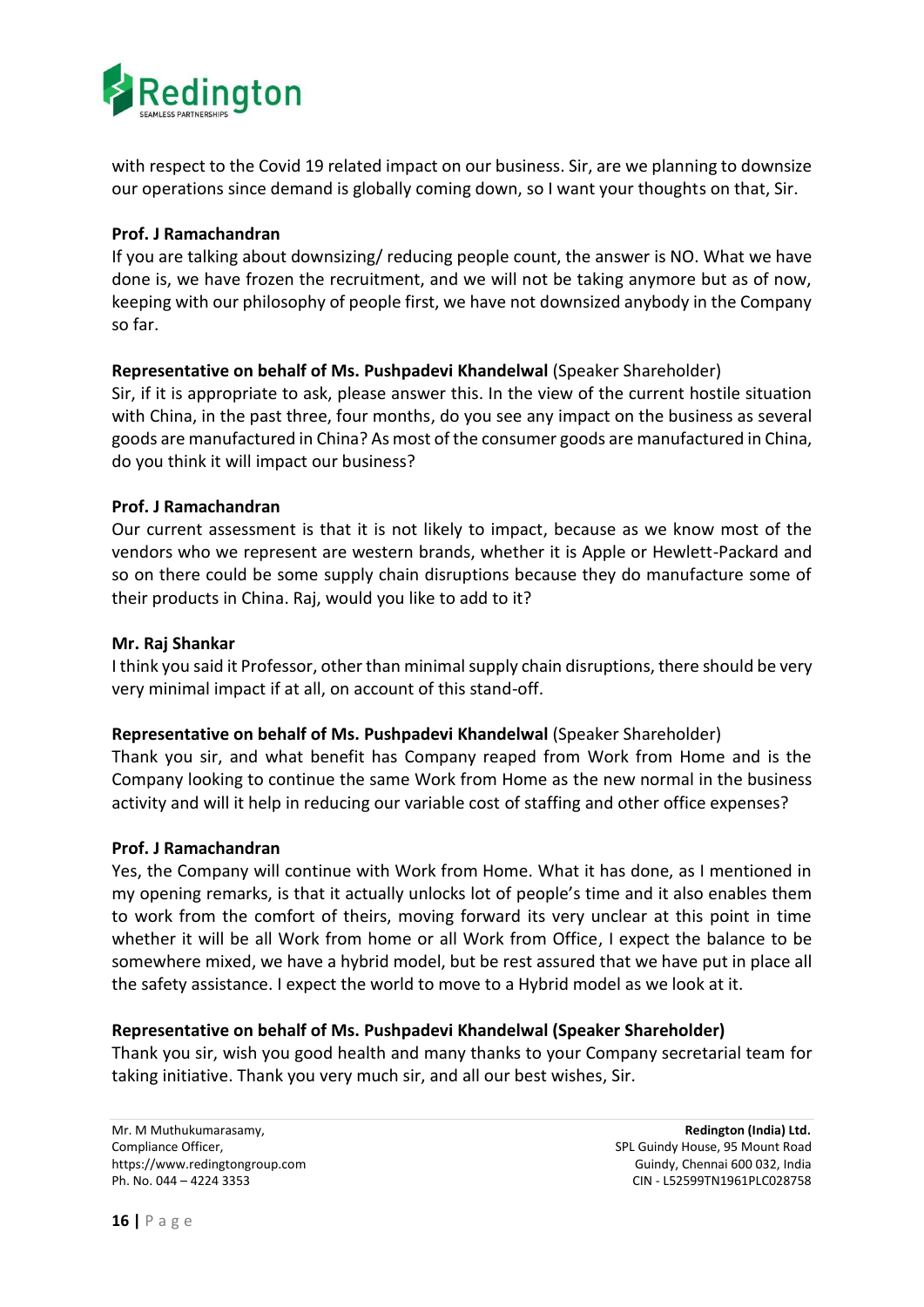

## **Prof. J Ramachandran**

Thank you, you stay safe too. Thank you so much.

#### **Mr. M Muthukumarasamy**

We have the last shareholder, Mr. O.V. Srinivasa Babu. Divya, can you please unmute him?

## **Ms. Divya (Moderator)**

Sir, Sincere apologies I think he is not able to join today for the Annual General Meeting, so we will not be having any question from his end.

## **Prof. J Ramachandran**

So, what I would recommend is, please reach out to him, if he has any questions, try and see if we can answer his questions.

## **Ms. Divya (Moderator)**

Definitely. We will do that.

## **Prof. J. Ramachandran**

With this question, the question and answer section is over.

Members may note that the voting on the NSDL platform it will available for the next 30 minutes. Especially for those who have not cast their vote already. The Board has appointed Ms. R. Bhuvana, Practicing Company Secretary, as the scrutinizer to supervise the e-voting process. Further, I hereby authorize M Muthukumarasamy, the Company Secretary, to declare the result of the voting and place the results on the website of the Company at the earliest possible time. The resolutions, as set forth in the Notice, shall be deemed to be passed today subject to receipt of requisite number of votes. We had 40 members participating today in this  $27<sup>th</sup>$  Annual General Meeting. We are grateful to all our shareholders from all over the world who have participated by video conferencing.

Before we end the proceeding, as part of our ESG initiative for FY 21, Redington organized awareness programs to public on appropriate disposal of Electronic waste.

I would request all of us to join hands together and take the oath for appropriate disposal of all Electronic Wastes.

#### *…….…. E waste Video …………*

Please make the video available on the website for our shareholders to see it at their convenience.

Mr. M Muthukumarasamy, **Redington (India) Ltd.**